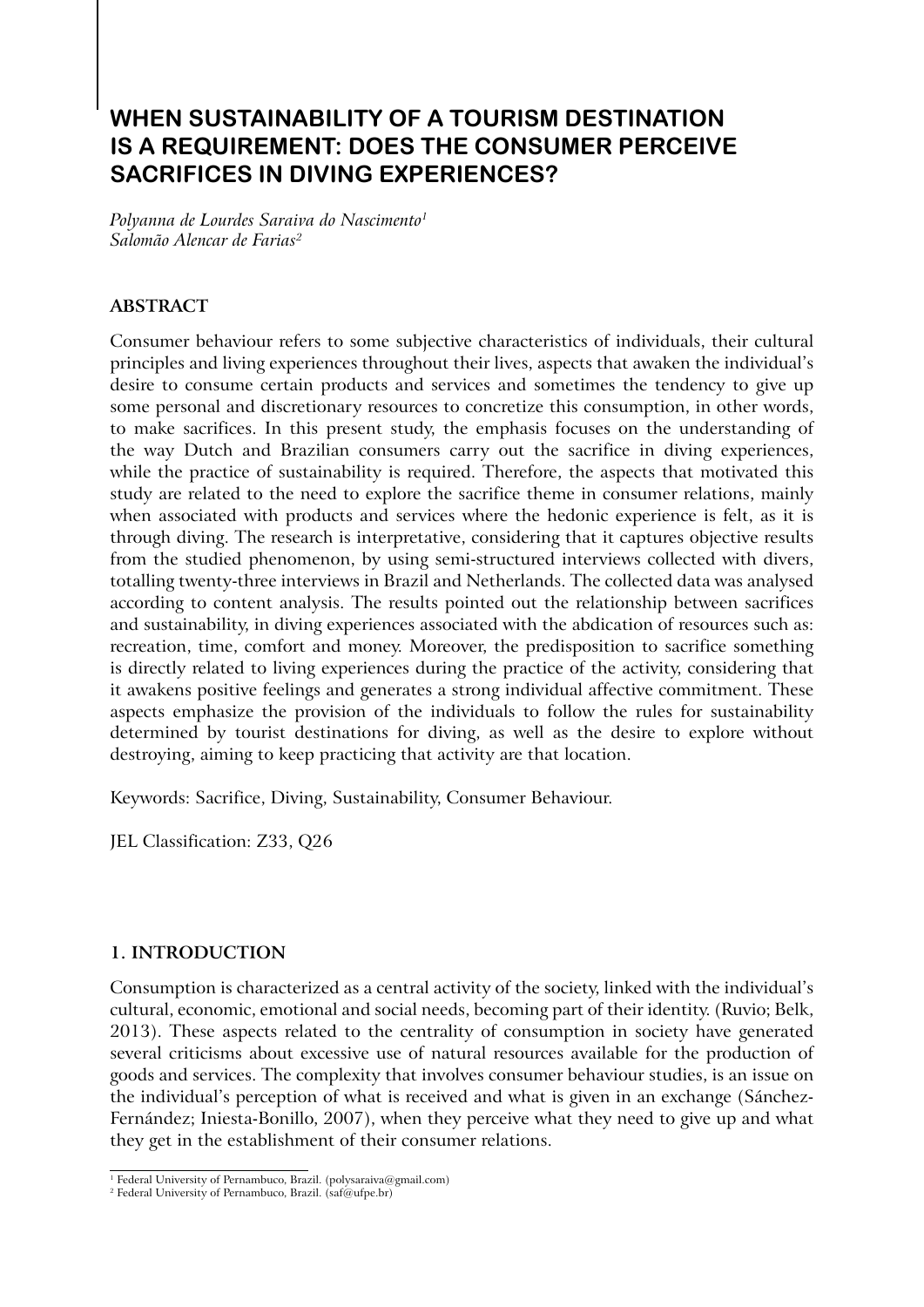In the marketing research, despite the topic's relevance, few studies have been conducted to understand the sacrifice perception in consumer behaviour, as stated by Cayolla and Loureiro (2014), the strong connection process and the willingness to sacrifice that happens in the relationship between the consumer and the brand are not yet understood.

In the consumer behaviour study, sacrifice is defined as the willingness to forget his/ her immediate self-interests to maintain the relationship with the brand (Loureiro, 2012; Loureiro, 2015). Therefore, the sacrifice that the individual can do to consume a product or service is associated with aspects of choice, and relates to the attachment, the strength of the emotional and cognitive connection between the brand and the consumer's self (Park; Macinnis; Priester, 2006).

An interesting facet of the consumption study is associated with its relationship with sustainability, considering that this topic is in the core of discussions about the need to balance between consumption and available natural resources. Currently, many studies seek to understand why consumers buy or don't buy green products and services, and the gaps between attitudes / intentions and the actual consumption of these products and services (Caruana; Carrington; Chatzidakis, 2015).

In tourism, the hedonic experience is a relevant aspect and "includes a complex mix of functional, objective and tangible components (e.g., travelling, eating, drinking and recreating), as well as subjective, hedonic, emotional and symbolic components (e.g., enjoying an experience, laughing, socialising and having fun)" (Willians; Soutar, 2009). It is thought that the individuals who choose a tourist trip are buying a hedonic experience unlinked to their daily lives, in which they will experience different aspects of a local culture, such as local beauty, etc., and need to have obligations with schedules or policed behaviour.

Thus, if the individual chooses adventure tourism and scuba diving where they need to behave in a sustainable manner and to adopt a consistent behaviour with the location, to preserve the environment, culture and economy, is it perceived as a sacrifice? Does this realization change the experience of scuba diving? From these questions, we became interested in this subject and did research on: How do consumers perceive the sacrifice in the diving experiences where the practice of sustainability is required?

Therefore, this study aims to contribute to understanding the sacrifice in the marketing and consumer behaviour context, taking as a research focus the diving experience that adopts sustainable practices, with a view to assist in the expansion of theoretical perspectives in the consumer behaviour and sustainability study areas. It is important to note that this research is a source of inspiration phenomenology and was conducted from semi-structured interviews with divers from Brazil and the Netherlands.

Apart from this introduction, this paper includes a brief presentation of the theoretical constructs that guided this study, the methodological procedures, the presentation of the main results, and finally, the conclusion.

#### **2. Sacrifice in consumption**

The consumer behaviour study has directed special attention to cultural aspects related to the sacred, spiritual and religious aspects in consumption (Belk, 2005), among them the sacrifice. Although this topic is poorly explored in marketing and the consumer behaviour field, by creating gaps between the concepts discussed and the renewal of studies in the area, it was possible to identify the existence of three theoretical perspectives: the sacrifice and the relationship with Given Gifts (for example, Belk, Coon, 1993; Belk, 2005); the sacrificial perspective linked to the perception of value (e.g. Zeithaml, 1988; Dodds, Monroe, Grewal 1991; Lapierre, 2000; Caruana; Money; Berthon, 2000); the sacrificial perspective as the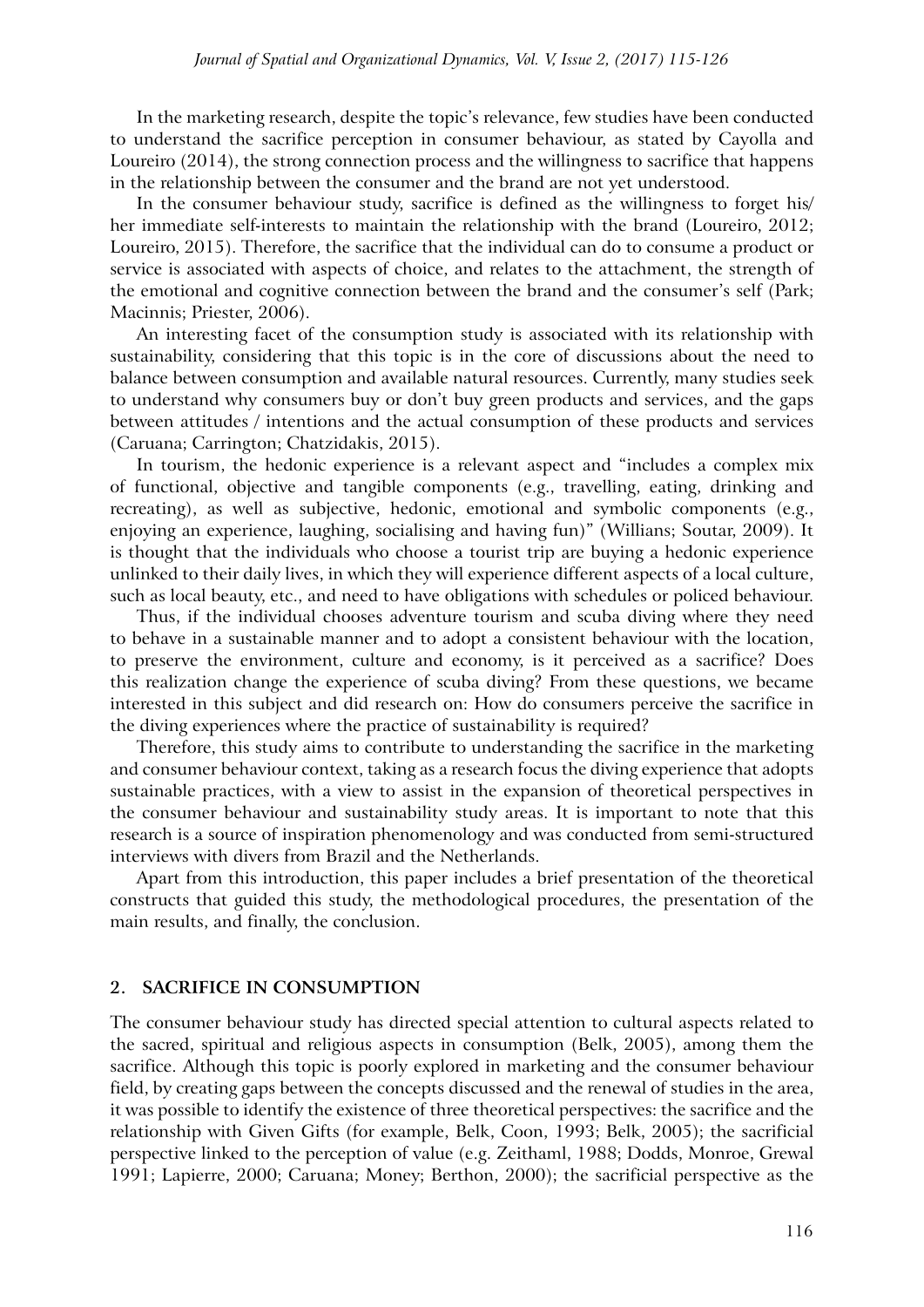willingness to relinquish personal and discretionary resources to maintain a relationship with a brand or product (Park, Macinnis, Priestes, 2006; Chalmers, Arthur, 2008; Loureiro, 2011; Loureiro, Basile & Vrontis, 2012; Cheong, 2013; Cayolla, Loureiro, 2014; Loureiro, 2015). In this study, we used the latter perspective of sacrifice, considering that it involves more subjective aspects of consumer behaviour.

According to Loureiro (2015) sacrifice is the resignation that the individual makes of his immediate self-interest to maintain the relationship with the brand. In this sense, sacrifice could be related to the willingness to pay a premium price for a product or service, experience some discomfort, take a missionary role to convert new people or do any other kind of personal sacrifice (Pimentel; Reynolds, 2004).

To Park, MacInnis; Priester (2006) there are two kinds of personal resource sacrifice dimensions: the first is associated with the self-resources, or, with the psychological resources of self that consist in the self-pride and self-image; the second dimension is the consumers' willingness to sacrifice their discretionary resources (money, time and energy) for the brand (Loureiro, 2011), these last ones are more automatic sacrifices.

Some consumers, by creating a more intense relationship with the brands, products or services a behaviour associated with fanaticism and devotion may develop, in this type of relationship the willingness to sacrifice for the purchase is common. According to Thorne and Bruner (2006), the fans of a brand's behaviour is established through typologies: dissemination of deep involvement, willingness to invest and sacrifice for the object of fascination. Thus, "this state of high affective commitment in relation to high involvement and feelings of love and fervour may be attained as well as perpetuated via 'pro-active sustaining rituals'" (Pichler; Hemetsberger, 2008, p. 440).

It is important to highlight that the sacrifice dimensions are usually analysed from a negative perspective, as stated by Styven, Wallström, Engström & Salehi-Sangari (2011), research in the areas of marketing and consumer behaviour, conceptualize the negative influences on purchasing intentions and the use of products or services in terms of the perception of sacrifice. But the act of sacrifice, is not only related to excess consumption as stated by Cappellini (2009), but may represent the affective relationship that the consumer has with the brand and have to sacrifice to consume it (Yin; Tse; Chan, 2008).

In addition, some recent studies have focused on the relationship between sacrifice and sustainable consumption (e.g., Davis; Le, Coy; Coy, Farrell, Gilsondavis & Le, 2013; Rahman; Reynolds, 2013). The willingness to sacrifice can be associated with a general aspect facing the environment, or more specifically when associated with a product (Rahman; Reynolds, 2016). In Davis *et al.* (2011) and Coy *et al.* (2013) views the commitment with the environment and anticipates the sacrifice. According to Davis *et al.* (2011), the sacrifice that the individual makes in favour of the environment is mainly related to actions that prioritize the welfare of this and the abdication of self-interest, effort or cost by consumers.

The environmental awareness is associated with a new consumer perspective, in which the "environmentally conscious consumers may thus be willing to spend more for a car that may sacrifice on performance, features, or comfort to help the environment" (Griskevicius; Tybur; Bergh, 2010, p. 392). According Hedlund (2011) the consumers' environmental concern can positively influence the willingness to accept monetary sacrifices for the environment.

From the sacrifice in consumption, a theoretical review is needed to address the issues associated with the relationship between individuals and sustainable consumption.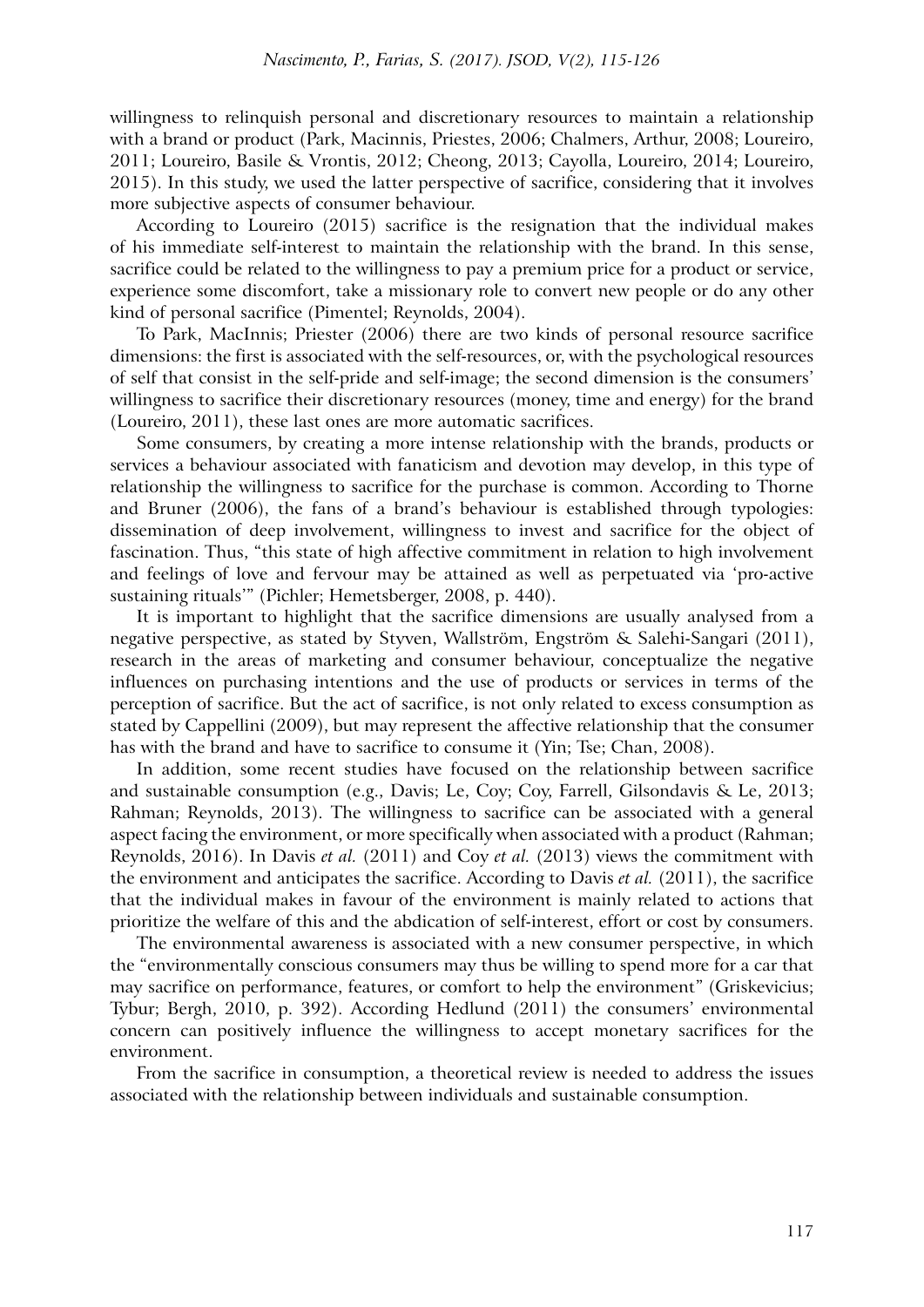## **3. Sustainability and consumption**

Environmental issues currently pose challenges that need to be translated into the various activities (social, cultural and economic) to maintain the balance between the human needs and the environment. In this sense, the ethical and sustainable consumption is an important instrument to establishing this balance, considering that sustainable behaviour differs from general consumer behaviour (Kim; Choi, 2005).

While some consumers are often sceptical of the green claims, those who are concerned with environmental issues can create a potentially lucrative market (Paladin; Baggiere, 2008). According to Carrington, Neville and Baggiere (2012) ethical consumers have different reasons (political, spiritual, and environmental) to choose one product over another and express the concern for the impact that their consumption choices can cause.

According to Carrington; Neville; Whitwell (2012, p. 1) the "ethical consumerism is a burgeoning social movement, this burgeoning can be related to the changing of consumer perspective of individualism to collectivism. In other words, the green purchase behaviour is linked to the effects of collectivism and the environmental concerns of individuals (Kim; Choi, 2005). In Brunk's (2010) perspective the ethical consumption is a door to ethical action based on subjective moral judgments applied to products/ brands in the production, consumption and disposal process in the market.

It is important to consider that the environment-person relationship is bidirectional, in this sense in the same way that the individual's behaviour affects the environment's welfare, the environmental changes affect human well-being (Davis *et al.*, 2011). In this sense, a new ecological consciousness arises from the construction of a new sense of self and the relationship between the individual and the natural environment (Hamilton, 2010). In this perspective, the way that people build the perception of themselves, their identity and their social behaviour influences the adoption of sustainable behaviour.

#### **4. Methodology**

With the purpose to understand the individual's behaviour when faced with an experience of tourism products and consumption of services with sustainable appeal it is necessary adopt an attitude of preservation of the elements of culture and the destination environment. More precisely, does the consumer perceive the existence of the sacrifice in the diving experience?. This study adopted a qualitative approach considering that qualitative research seeks the capture of subjective meanings of the issues studied from the perspectives of the participants (Flick, 2013), in this perspective according to Creswell (2010) this kind of research aims to extract the meaning that individuals assign to the world (Creswell, 2010).

According to Silva and Gil (2015), the phenomenology has been increasing in management studies. From the phenomenological perspective it is possible to discover, analyse and understand the individuals' experiences and meanings (Ziakas, Boukas, 2014), in this sense this method aims to understand the individual perception from their experiences. The principles of this methodological perspective served as inspiration in the search for understanding of the studied phenomenon, whereas in the consumption of services associated with hedonic activities, such as diving, the presence of experiential aspects is important.

Seeking a better understanding of the research problem of this specific study, we used data collected through the semi-structured interviews with divers in Brazil and the Netherlands. According to Vergara (2009), the interview is a resource capable of producing knowledge from a dialogue, when the focus of the study is the experience, feelings and lived reality of individuals. These interviews, typically involve open and unstructured questions, intended to collect views and opinions of participants (Creswell, 2010).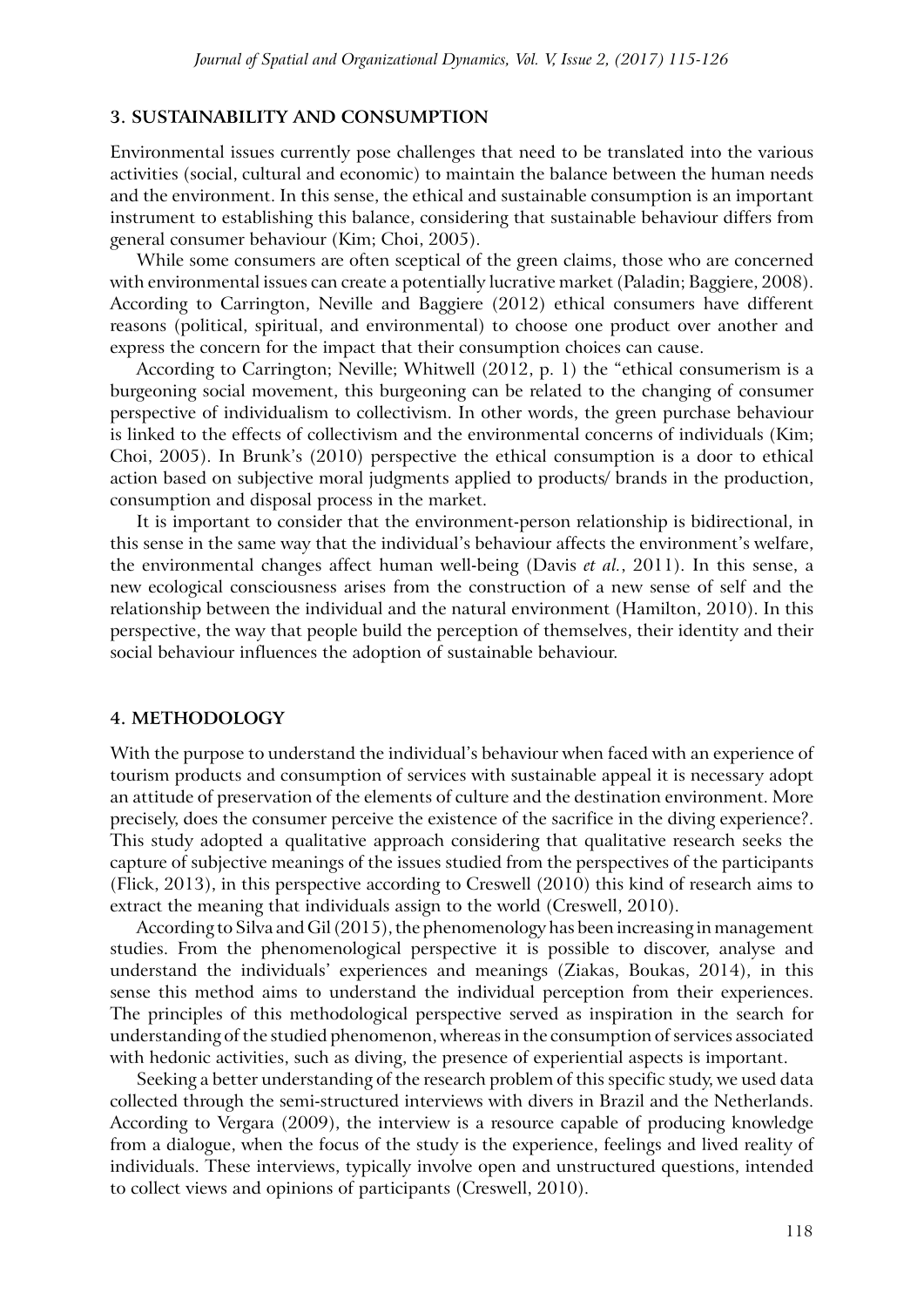In total twenty-three interviews were conducted, nine with Brazilians and fourteen with Dutch divers, the access to the informants happened according to the snowball method, according to Baldin and Munhoz (2011) in this method the informant indicates new informants who, in turn, indicate new informants and so on, until the objective of the study is obtained. Note that the concept of saturation of data was used, in qualitative research it is possible to complete the collection of data from the researcher's perception if the data is seen as repetitive (Patton, 2002) in order to delimit the number of participants to be interviewed. We sought to understand the phenomena in the respondent's perspective, without generalization.

Initially, the data collected from the interviews with divers were transcribed with the help of Express Scribe Transcription software, after transcribing, all the material was reviewed to correct possible mistakes. The data was analysed according to content analysis, an analysis of the objective and systematic communication way in order to find reliable data inferences and arising from certain context information from written or oral speeches of survey respondents, in line with the theoretical basis of the study.

According to Bardin (2009), the content analysis method is configured as a set of analysis techniques for communication that use systematic procedures and descriptions of the objectives of message content. In this method there are three organizational canters of the stages of content analysis: "1. the pre-analysis; 2. the material exploitation; and finally 3. the results treatment: inference and interpretation"(Bardin, 2009, p. 121).

#### **5. Results**

The analysis of the discursive practices of respondent interviews is based on elaborate theoretical construct and consolidated from repeated readings of the material transcribed.

#### **5.1 Diving experience**

The consumers' behaviour is related with the individuals' experience in the interaction between the stimuli present in consumed products and services, the emotional and affective aspects present in the context (Holbrook; Hirschman, 1982). In this sense, a diver's experience is an important topic to evaluate the relationship between the individual and the consumption of touristic products and services.

Initially, it was possible to analyse the frequency with which participants practice the activity. Brazilian respondents are diving more frequently, considering that some dive every day or once a week. The Dutch informants dive less considering that they only dive on vacation, because they need to travel to dive. It is important to highlight that most Dutch respondents said they do not like to dive in their country, considering the cold, dark water.

The diving experience is evaluated according to different perspectives by consumers in both countries, all respondents reported a positive experience related to the activity, in addition, all the speeches were always imbued with feelings (such as passion, love, freedom, well-being, emotion and addiction) and sensations (as good, very good, different).

Almost all Dutch respondents associated the diving experience with some kind of feeling, such as peace, freedom and love. Feelings of relaxation comfort and that each dive is unique and provides a new experience, beautiful and charming was cited in most lines and is exemplified below:

> "It's getting into another world, it's the free experience, it starts from the moment you start your holiday, because you are looking for locations, which you know, or you inform yourself, that these are the best locations for diving,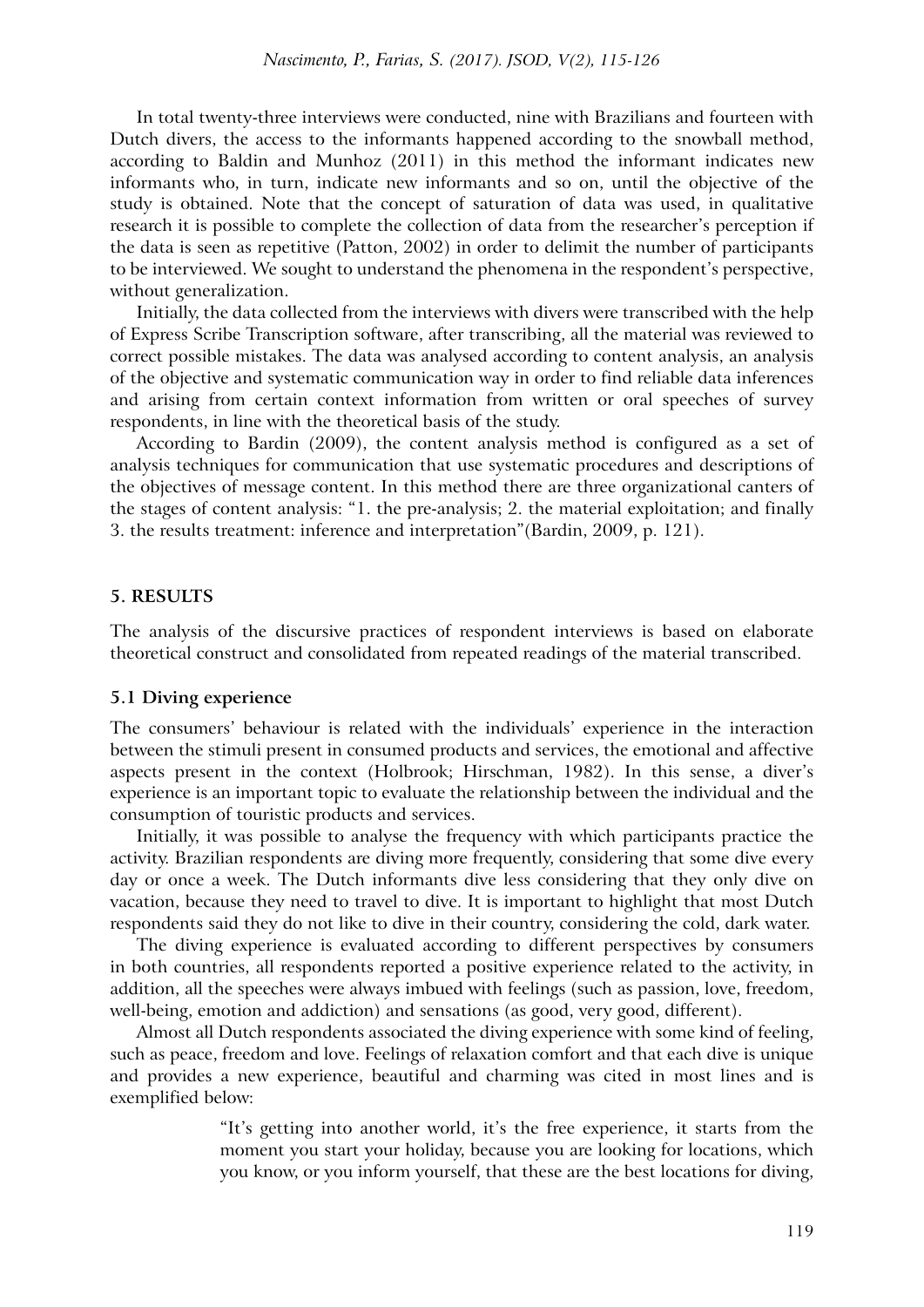so you kind of prepare yourself, and then what you see, or what you want to do, is something that you not always can imagine, its, every time it's different." (Respondent 3, man, 50 years old).

"I think it's lovely, I love been in the water. Because it's very different from any other experience, it's beautiful; it's easier to see beautiful things in the water." (Respondent 9, woman, 39 years old).

From the Brazilian informant's perspective, the diving experience is related to the exploration of a new world that evokes feelings of love, passion, addiction and satisfaction. The most prominent feeling by Brazilian divers was the immersion into this new world, which provides a sensational experience.

> "For me it is sensational, diving is an odd activity so can I reconcile with my other profession as a biologist so much of the work I do in biology are related to the dive then, so I end up joining them and it is spectacular and it's something I do not see myself living without, now my life is diving and everything revolves around it, basically." (Respondent 16, male, 29 years old).

The statement of emotional involvement in the description of dive experience and the feelings evoked by this activity proved to be something unique for each informant and the experience of the activity affect the diver in different ways. In this sense, Schmitt (1999) points out that the affective experiences appeal to the feelings and emotions of consumers, they can change the mood and emotions of individuals.

Another important factor is that consumers of both countries pointed out that the practice of environmental activity favours the enchantment and emotional involvement, considering that all of them report that the contact and the nature contemplation provide a unique experience. According to Hopkinson and Pujari (1999) in adventure tourism, the sacred places often refer to the natural environment, with a certain degree of preservation and with admirable scenic landscapes.

This aspect is relevant in the statements of the respondents from the positive association between the practice of diving and the contemplative aspect of nature, this association is linked to the identified categories. Moreover, the construction of these sensations occurs from the contact between the individual and the diving and represent the meaning that the activity has to the informant, as a unique experience, able to evoke many sensations and positive feelings.

# **5.2 Sustainability concept**

According to UNWTO (2005), there are three dimensions to sustainable development: economic, social and environmental. Data analysis showed that the environmental dimension of sustainability was the main concept that respondents identified, when asked what it was about sustainability.

During the interviews responding divers related to the idea of sustainability, especially the environmental dimension, the further aspects such as preservation; awareness and environmental education, were highlighted by the respondents. In the Dutch respondents' view, sustainability is related to care and preserving, as shown in the following lines.

> "Sustainability is to take care of not only yourself and your own environment so when you go to dive for example don't touch the plants, don't touch the fish, you know, don't hunt them or don't get interfere with the natural behaviors, just let them be who they are and enjoy. So when I have to pay a little less, more to do something good for the location where I dive I really love to do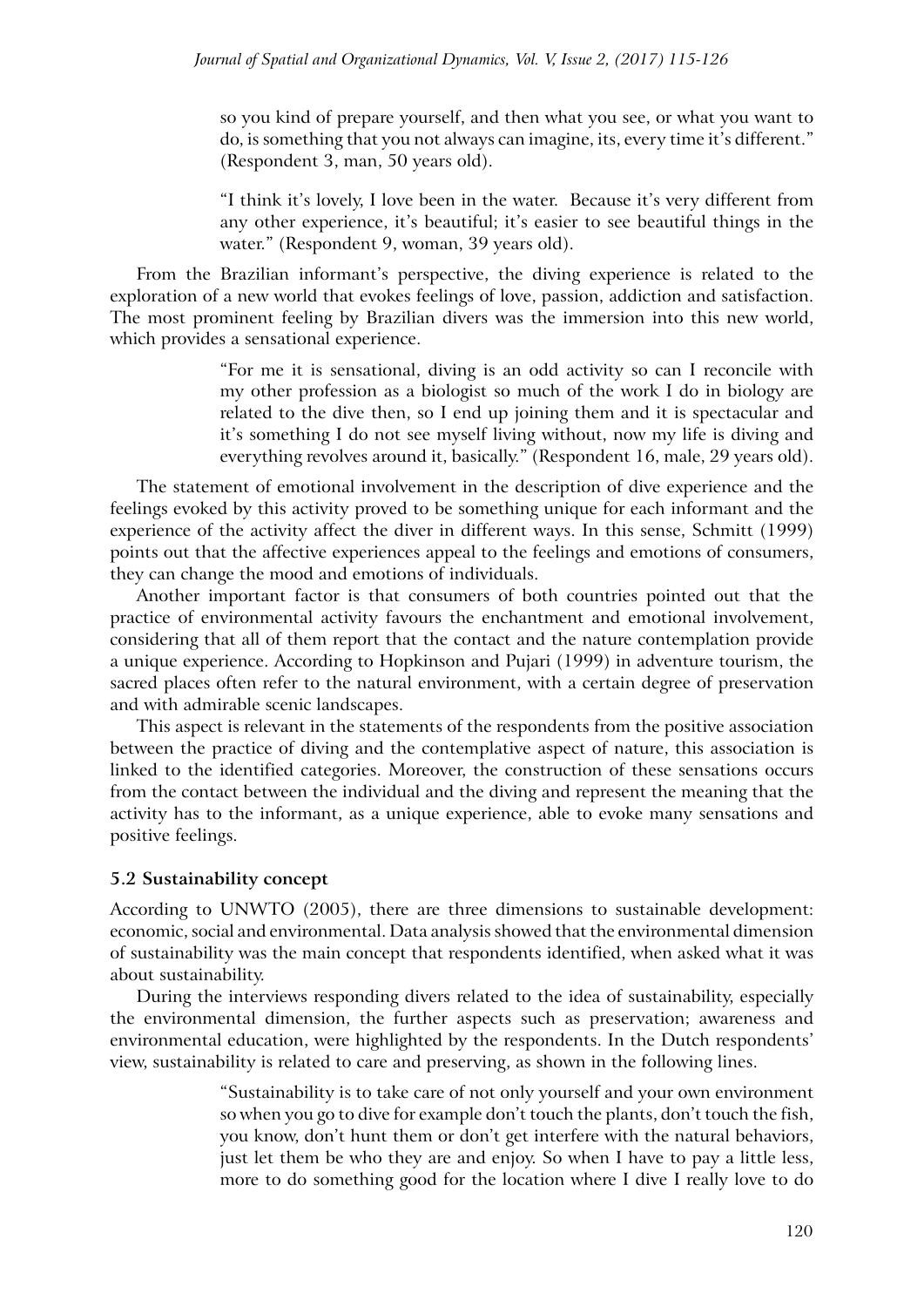that […] that money in a pot so we can well, keep it clean, and watch that there are not too many people diving at one moment." (Respondent 14, man, 29 years old).

Most Brazilian respondents believe that sustainability is linked to preserving the environment through responsible use of natural resources.

> "Are you not use anything more than you need is you can reuse the maximum of everything really, is you do not attack what nature offers you, is you screw up as little as possible is you do not interfere in that system, no macular." (Respondent 23, woman, 48 years old).

Although, the Dutch and Brazilian divers' perspective of sustainability is limited, they demonstrated a large concern with the environment. All the informants highlighted the importance to take care of and preserve the environment. The data that analyses this aspect is related to the willingness to follow rules for sustainability, whereas all respondents showed during the interview a willingness to follow them.

> "I feel very good actually coz in the moment I see that people are doing effort to help the environment and to be as sustainable as possible, then I really am willing to maybe pay a bit more, or I really want to contribute to this." (Respondent 4, man 50 years old).

> "Normal, if rule is to follow. Not affect me, because for me it's already natural, question of water saving, time in the shower, the resources use if it is something that is already part of my daily so I do not strange. I grew up in a family that despite giving me all the freedom in the world I always had discipline, follow rule does not affect me." (Respondent 17, male, 41 years old).

For the participants in this study it is something good or important to follow rules for sustainability, the rules do not affect the interaction with the way they enjoy the touristic place, almost all respondents demonstrated that they are used to following rules. This willingness to follow the rules for sustainability, the speech of the Dutch and Brazilian divers is associated with educational issues involving the environment and tourism, according to Denicol and Conto (2014), environmental education in this segment is focused on the use of the natural resources of the places visited.

# **5.3 Sacrifice and the diving experience**

Sacrifice in consumption is defined as the way of the individuals to transform their motivations, surpassing their interests and motivations to continue their relationship with a brand (Park; Macinnis; Priester, 2006), this perspective, this topic is the concept of analysis that informants have about sacrifice and what they consider to be the sacrifice during the diving experience. Initially respondents were asked what they understood by sacrifice, from this question, several answers emerged giving rise to four categories present in the studied theoretical construct, most part of the answers related the sacrifice to the act of giving up something aiming to conquer another; or to the monetary aspect; time, and only one respondent associated sacrifice with a negative outlook. The informants speaking from the two countries, pointing mainly to the sacrifice of their self-image features, because they seemed available for: abdication to do what they like or want; renounce their own happiness; exposure to a given situation; take risks; make choices and go through hardships.

Related to the diving experience, the informants pointed out the sacrifice associated with: monetary aspects; comfort; time; environmental respect; doing a good preparatory course; garbage collection; helping other divers during the activity, social life (family / friends);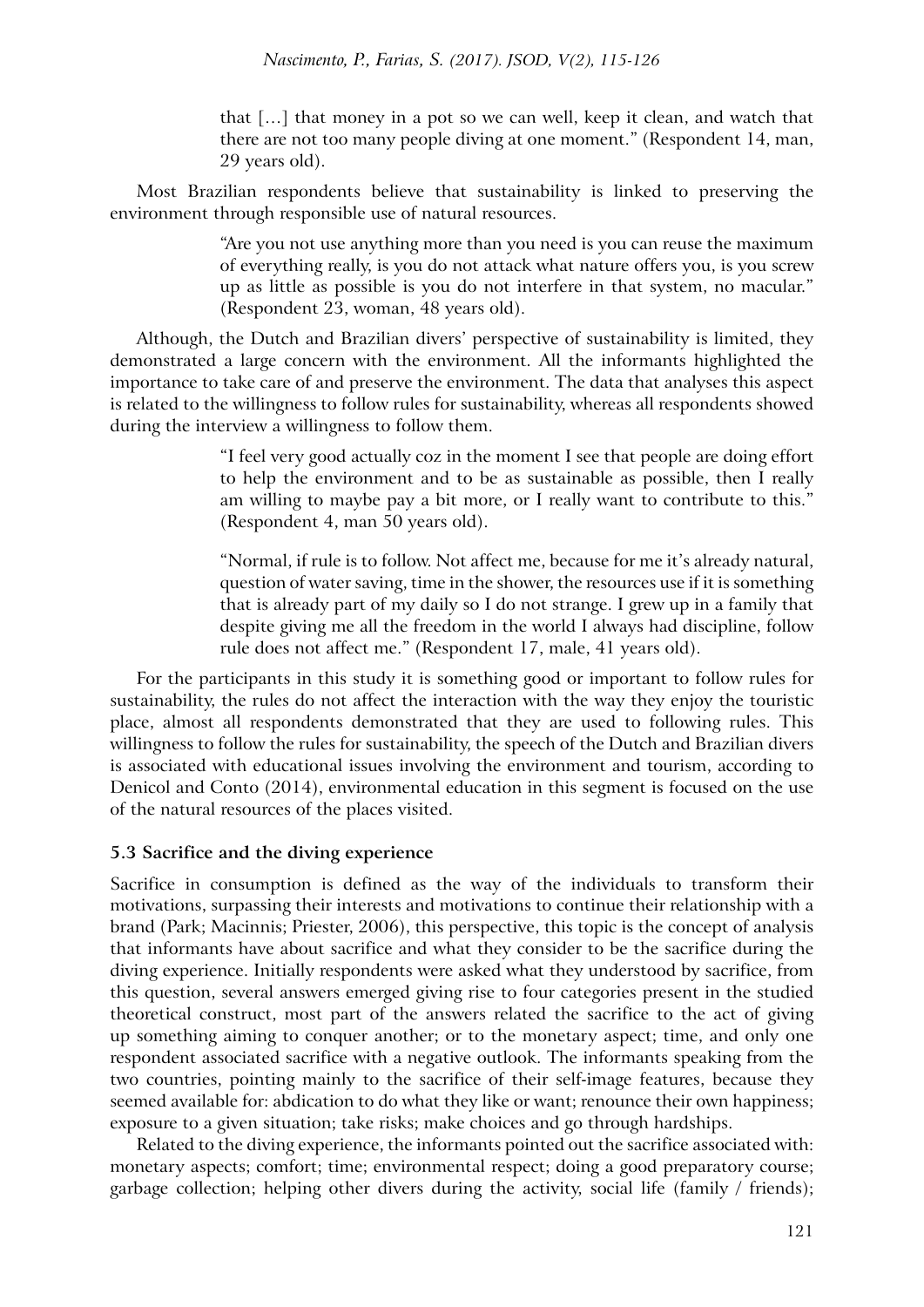changes in the lifestyle; other hobbies; job offers; travelling; educating people and getting out of the water. Some Dutch participants highlight different types of sacrifice among them the need to plan, spending money, time, comfort, freedom, as can be seen in the statements below:

> "[…] So a sacrifice I would have to make to dive is get more organized, to book, and then the other sacrifice is of course the expense. The expense of it as far as you know, yeah just the price of the equipment, of the trips, all the prices, that go a lot to it, and the you're sacrificing maybe some other things, so you can afford to go diving." (Respondent 2, man, 40 years old).

> "In diving could be the luxury, freedom in order to like helping local organizations to clean up the sea or. I don't know! Maybe to sacrifice some comfort in order to see especial things or... or sacrifice for diving is difficult because diving is so nice." (Respondent 11, man, 46 years old).

As in the Dutch respondents' speech highlighted above, some Brazilian participants mentioned the existence of more than one kind of sacrifice related to diving such as: time, family and friends, physical exertion, other hobbies, among others. These can be seen in the following lines:

> "During the week I work at the weekend is the time that I have to dive only that the weekend is the time that other people, family has to stay with me and I have to sacrifice this time with them to diving and many people ask, "why do you do it?" and has no explanation at the end, in the end you just want to be there, you just want to have that feeling because you know you will have to carry equipment, will have to stay in the sun, but in the end it will be worth [... ] you sacrifice time, a possible trip to some places, up to a job offer to stay near the sea, near the diving, because you know you will not get run out, [...] there you sacrifice a lot, loses job, travel, strolling, invitation to be at the beach house, the cottage and the sacrifices are all the time, are frequent." (Respondent 18, man, 28 years old).

> "I have family, wife and daughter they charge me a lot and occasionally use rather the word "you sacrifice a lot for diving!" and always I made it clear, to my wife and to my daughter, who is still small, and to family in general that this is my life, I will always give my life for it here." (Respondent 22, man, 25 years old).

According to Pimentel and Reynolds (2004), the sacrifice can be related to the willingness to pay more for a product, experience, some discomfort, take the missionary role to convert new people or making any other kind of personal sacrifice. Some of these features were noted in the statements of the Dutch and Brazilian informants, in them it's possible to see the presence of more than one type of sacrifice that the individual is willing to make to practice diving. Despite the factors of time, money and energy (discretionary resources) the aspects related to lifestyle change, abdicating to be with family and friends, employment, travel, comfort, among others that are present in the above lines (self-image resources) are highlighted and require a greater commitment of the individual.

The speeches of Brazilian respondents, show that despite the link between the diver and the practice of the activity, the family and friends can believe it's an exaggeration or do not understand this relationship and the need for the individual to have diving as something important, building judgments and contrary opinions to the choice of the diver. Another important factor present in the speech of most informants from the Netherlands and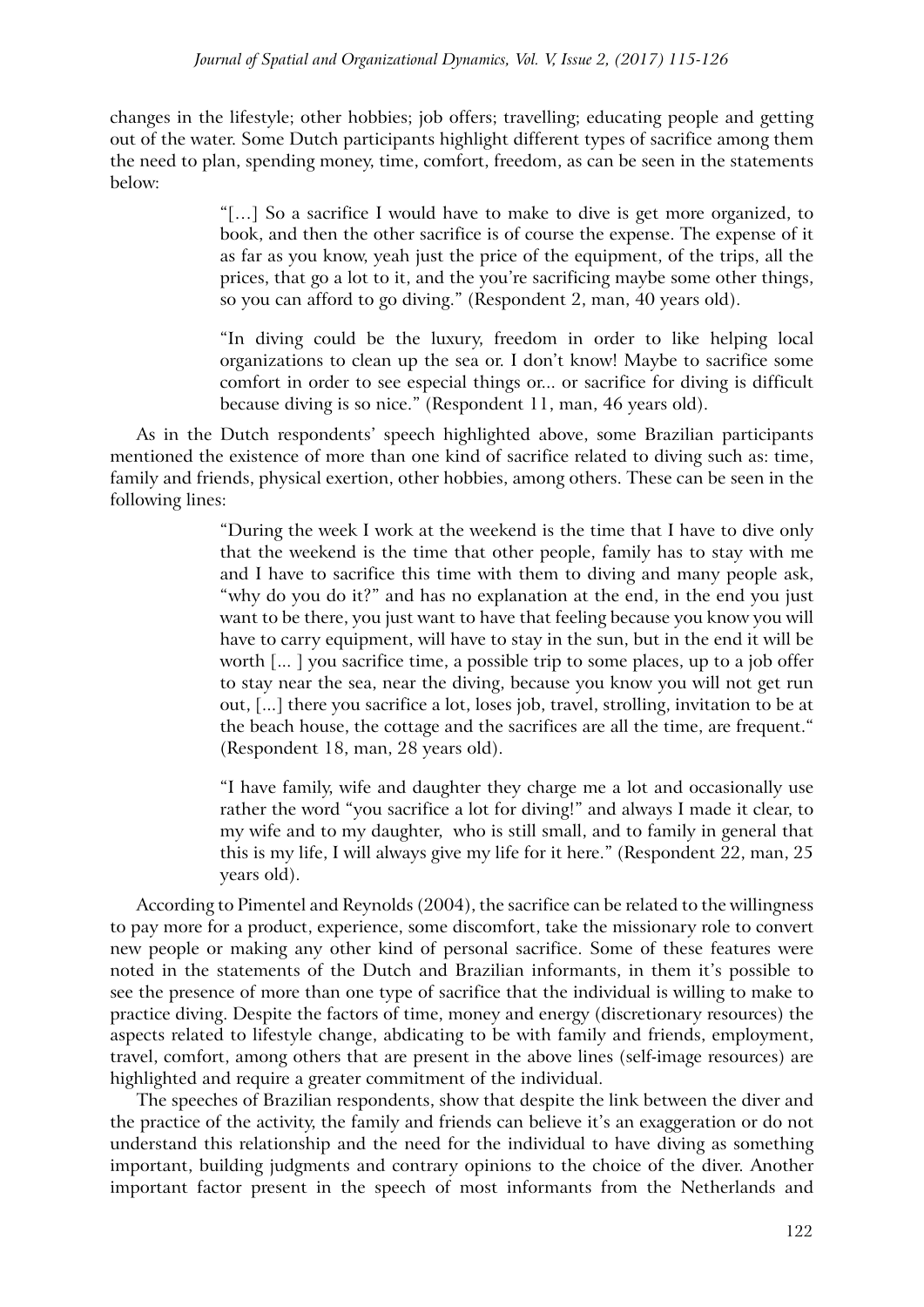Brazil related sacrifice to the preservation of the environment, garbage collection (mostly), environmental education, among others, as shown in the statements below:

> "Well, clean up the sea. I've never doing before, I'm really willing to spend day or fell days in help to clean up the garbage and plastic or something more." (Respondent 11, man, 46 years old).

> "Once a year, twice a year we go with bags and collects the trash and not only in these specific occasions, but if we're there diving and see now boot in his vest pocket and pulls out of the sea. We walk with a knife too, because it has very nylon and have to cut the nylons, have to be careful with hook. We collect all these things." (Respondent 15, male, 35 years old).

Respondents demonstrated concern with the preservation and awareness of environment respect. In this sense, these statements reaffirm what had already been seen in the concept of sustainability analysis, because even though the respondents do not know the three dimensions (economic, social and environmental), they indicate that there is an interest in preserving so that the practice of the activity is not interrupted, showing that there is a concern to maintain what Kim and Choi (2005) call balance between human needs and the environment or sustainable consumption.

Furthermore, it is possible to observe that when related to the practice of sustainability consumers associate the sacrifice especially with the involvement in conservation activities during diving: cleaning the beaches and oceans; paying extra money and taxes for preservation of the aquatic environment; participation in environmental education campaigns and not touching the animals, plants and corals. The report of these aspects was mainly associated with the informant's necessity to preserve in order to continue practicing the activity.

### **6. Conclusion**

This study sought to understand how consumers interpret the sacrifice in diving experiences when the practice of sustainability is required. From the analysis of data collected in interviews with divers and diving schools and businesses in Brazil and the Netherlands it was possible to reflect on the diving experience, sustainability and sacrifice related to the consumption of the diving activity.

It is important to highlight that the individuals of both countries have different behaviour related with the diving consumption, especially regarding the diving frequency, Brazilian respondents, in general, dive more often than the Dutch participants, these last practice the activity only on holidays, in this period the respondents travel to European, Aisian and African destinations, the Brazilian respondents despite knowing several diving destinations in the world are often diving in the region they live.

Diving evokes feelings of love, passion, wellness and addiction in this sense the affective commitment to the activity was present in the statements of respondents from the two countries. Moreover, it was possible to identify behaviour of strong attachment with diving and devotion to the aquatic environment.

Sacrifice is perceived from different perspectives by the respondents of the two countries: the act of giving up something aiming to conquer another; aspects related to currency or time. However, for the sustainability practice in diving, three dimensions of sacrifice emerged: giving up leisure time and comfort and spending (more) monetary resources, to contribute financially to keep a safe diving environment.

Although sacrifice is present in diving, especially when it involves issues related to adoption of sustainable behaviour it was found that the informants believe that any sacrifice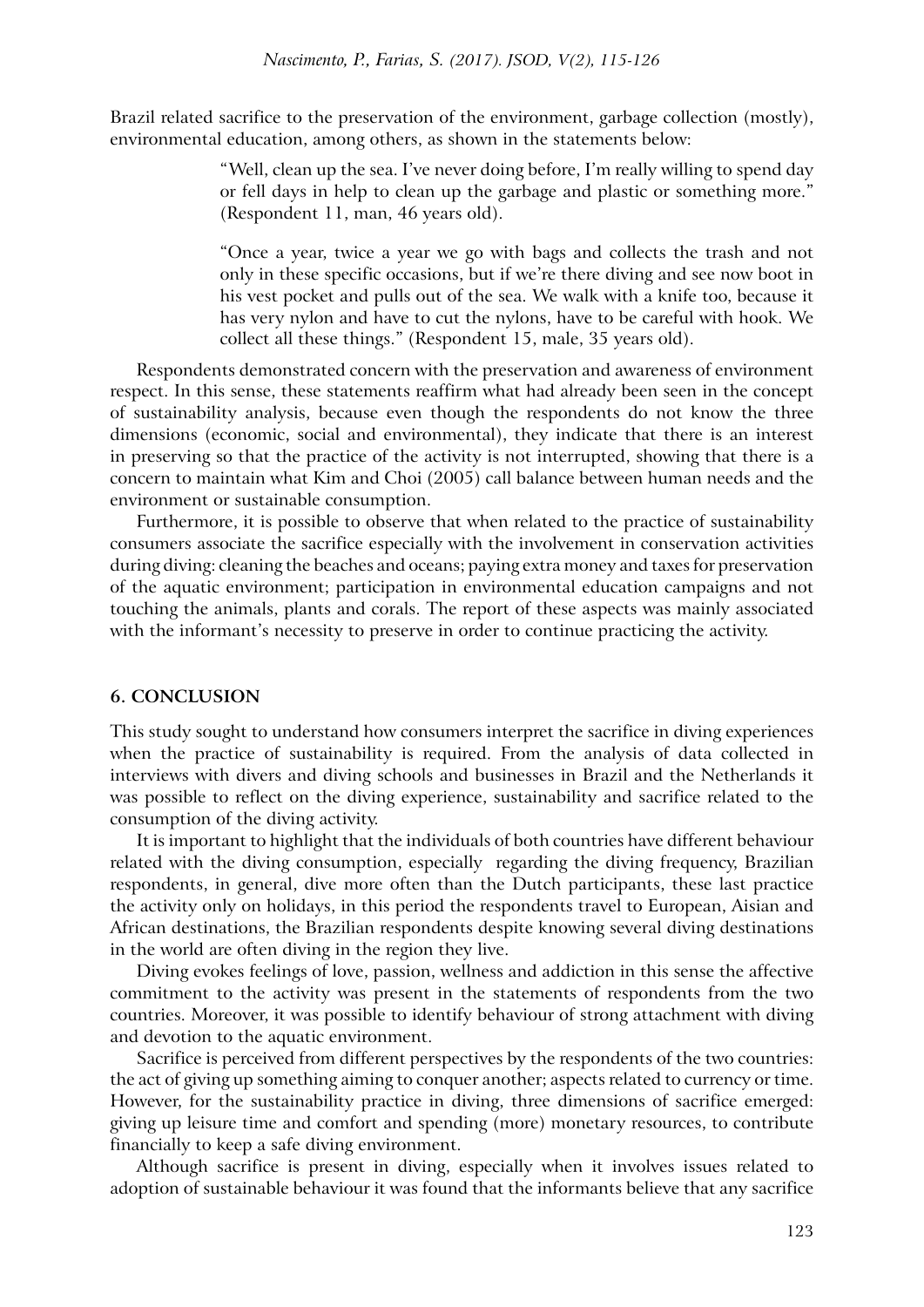is valid to continue practicing the activity. The preservation of the environment and the search for balance of the aquatic ecosystem is revealed, in this research, as an indispensable factor for the informants to continue diving.

The adoption of a sustainable behaviour despite being rated by most informants, sacrifice is seen as something positive and essential in the diving practice, considering that the high affective and emotional involvement with the activity makes them want to continue practicing the activity for the rest of their lives, as well as finding a healthy aquatic environment, full of colour, rich in fauna and flora. In this regard, although it is related to the important act of giving something up, the benefit or earnings are considered more rewarding than the losses made in the sacrifice, since through the dive you can relax, emerge in another world, have fun, make friends and preserve the environment, among others.

Despite the innovative character of this study, one must consider the limitations found, know the choices adopted in terms of methodological nature and some difficulties experienced during the research. They are: the variation in the number of respondents per country (Netherlands 14, Brazil 9), this may hinder the process of comparison between the country's behaviour, even using the saturation criterion; because it is a qualitative research, subjectivity in interpreting the responses of respondents at the time of the analysis can be placed as a research bias.

This study contributed to a greater understanding of the sacrifice in the diving experience when the practice of sustainability is required. In this section, based on the findings of this research some questions for future studies to corroborate with the expansion of knowledge about sacrifice in consumption and sustainability practices are suggested:

- Sacrifice is still a relatively unexplored subject in consumer behaviour, it is suggested that further studies will be conducted to explore this concept more deeply, related to the willingness to sacrifice, the impact it may cause in consumer attitude and the emergence of new ways to consume.
- The possibility of new studies that relate the sacrifice and sustainability to other consumer activities or different diving services and are more associated with the individual's daily life. These studies can confirm the construction of new perspectives for Marketing associated with sustainable consumption.

## **REFERENCES**

Bardin, L. (2009). *Análise de conteúdo.* Edição revista e actualizada. Edições, 70. Lisboa.

- Belk, R. W. (2005). Exchange taboos from an interpretive perspective. *Journal of Consumer Psychology.* 15(1): 16-21.
- Belk, R. W. & Coon, G. S. (1993). Gift giving as agapic love: An alternative to the exchange paradigm based on dating experiences. *Journal of Consumer Research*. 393-417.
- Brunk, K. H. (2010). Exploring origins of ethical company/brand perceptions A consumer perspective of corporate ethics. *Journal of Business Research.* 63(3): 255-262.
- C. Hopkinson, G. & Pujari, D. (1999). A factor analytic study of the sources of meaning in hedonic consumption. *European Journal of Marketing.* 33(3/4): 273-294.
- Cappellini, B. (2009). The sacrifice of re-use: the travels of leftovers and family relations. *Journal of Consumer Behaviour.* 8(6): 365-375.
- Carrington, M. J., Neville, B. A. & Whitwell, G. J. (2014). Lost in translation: Exploring the ethical consumer intention-behavior gap. *Journal of Business Research*. 67(1): 2759-2767.

Caruana, A., Money, A. H. & Berthon, P. R. (2000). Service quality and satisfaction-the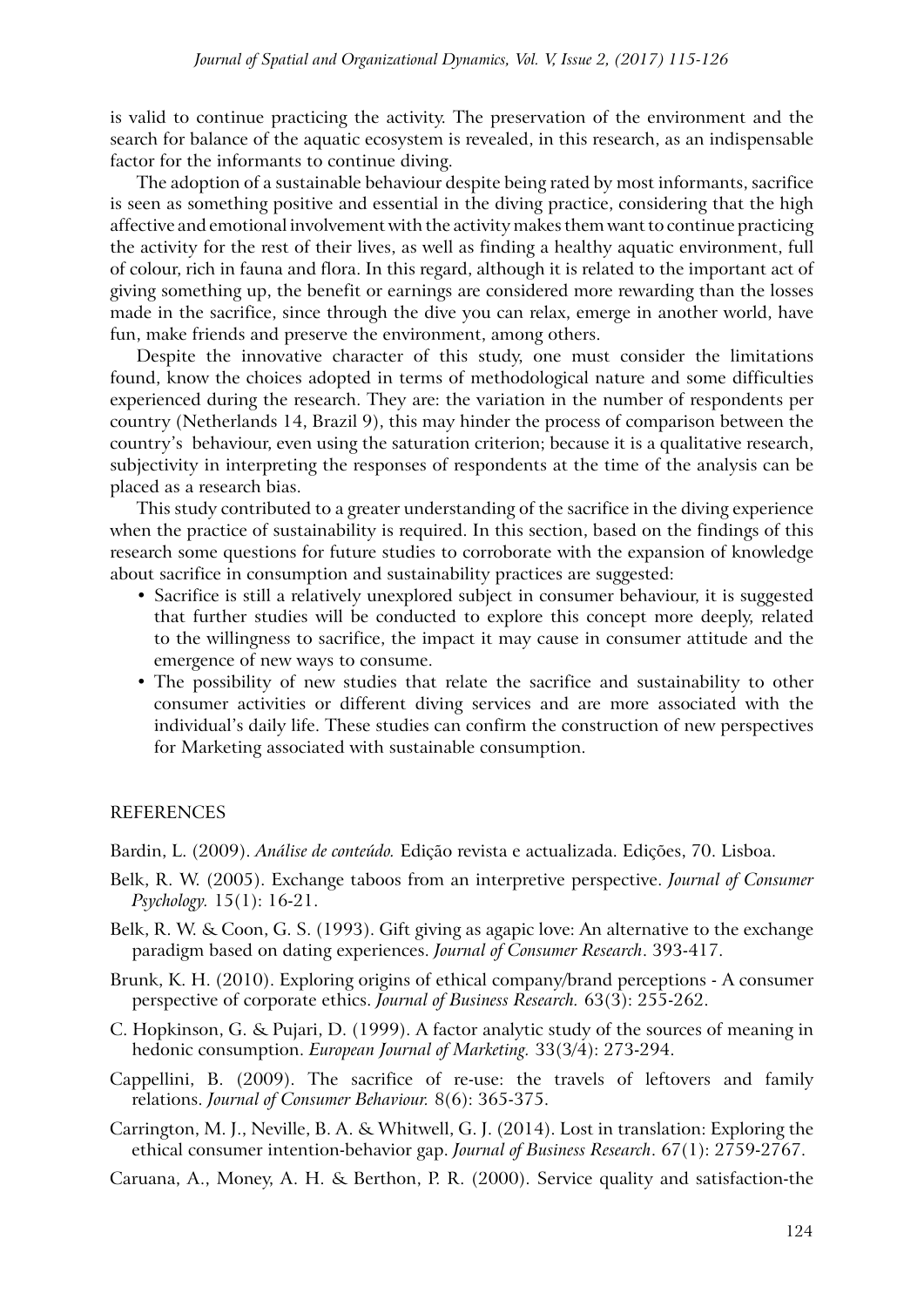moderating role of value. *European Journal of marketing.* 34(11/12): 1338-1353.

- Caruana, R., Carrington, M. J. & Chatzidakis, A. (2015). ''Beyond the Attitude-Behaviour Gap: Novel Perspectives in Consumer Ethics'': Introduction to the Thematic Symposium. *Journal of Business Ethics.* 1-4.
- Cayolla, R. & Loureiro, S. M. C. (2014). Fans club brand relationship: football passion. *International Journal of Business and Globalisation.* 12(1): 82-97.
- Chalmers, T. D. & Arthur, D. (2008). Hard-core members' of consumption-oriented subcultures enactment of identity: The sacred consumption of two subcultures. *Advances in Consumer Research*. 35(1): 570-575.
- Cheong, A. L. H. (2013). An Exploration of Antecedents and Consequences of Brand Attachment among a Cross Section of Malaysian Consumers. *Asian Social Science.* 9(5): 263.
- Coy, A. E., Farrell, A. K., Gilson, K. P., Davis, J. L. & Le, B. (2013). Commitment to the environment and student support for "green" campus initiatives. *Journal of Environmental Studies and Sciences*. 3(1): 49-55.
- Creswell, J. W. (2010). *Projeto de pesquisa: métodos qualitativo, quantitativo e misto*. 3rd edition, ARTMED/ BOOKMAN. Porto Alegre.
- Denicol, M. S. G. M. & De Conto, S. M. (2014). Environmental Education as an Object of Study in Post-graduate Programmes in Tourism in Brazil (period 1997-2011). *Revista Brasileira de Pesquisa em Turismo.* 8(3).
- Dodds, W. B., Monroe, K. B. & Grewal, D. (1991). Effects of price, brand, and store information on buyers' product evaluations. *Journal of Marketing Research*. 307-319.
- Flick, U. (2013). *Introdução à metodologia de pesquisa: um guia para iniciantes*. Penso Editora.
- Griskevicius, V., Tybur, J. M. & Van den Bergh, B. (2010). Going green to be seen: status, reputation, and conspicuous conservation. *Journal of personality and social psychology.* 98(3): 392.
- Hamilton, C. (2010). Consumerism, self-creation and prospects for a new ecological consciousness. *Journal of Cleaner Production*. 18(6): 571-575.
- Hedlund, T. (2011). The impact of values, environmental concern, and willingness to accept economic sacrifices to protect the environment on tourists' intentions to buy ecologically sustainable tourism alternatives. *Tourism and Hospitality Research.* 11(4): 278-288.
- Holbrook, M. B. & Hirschman, E. C. (1982). The experiential aspects of consumption: Consumer fantasies, feelings, and fun. *Journal of Consumer Research.* 132-140.
- Kim, Y. & Choi, S. M. (2005). Antecedents of green purchase behavior: An examination of collectivism, environmental concern, and PCE. *Advances in Consumer Research*. 32: 592.
- Lapierre, J. (2000). Customer-perceived value in industrial contexts. *Journal of Business & Industrial Marketing.* 15(2/3): 122-145.
- Loureiro, S. M. C. (2011). Consumers Love and Willingness to Sacrifice for a Brand. In: *Conference Book Proceedings of ANZMAC conference-Marketing in the Age of Consumerism: Jekyll or Hyde*. 28-30.
- Loureiro, S. M. C. (2012). Consumer-brand relationship: Foundation and state-of-theart. *Customer-Centric Marketing Strategies: Tools for Building Organizational Performance: Tools for Building Organizational Performance*. 414.
- Loureiro, S. M. C. (2015). Loving and Hating Brands: Multiple Relationships between Consumers and Brands. In: Hans-Ruediger Kaufmann (ed.), *Handbook of Research on*